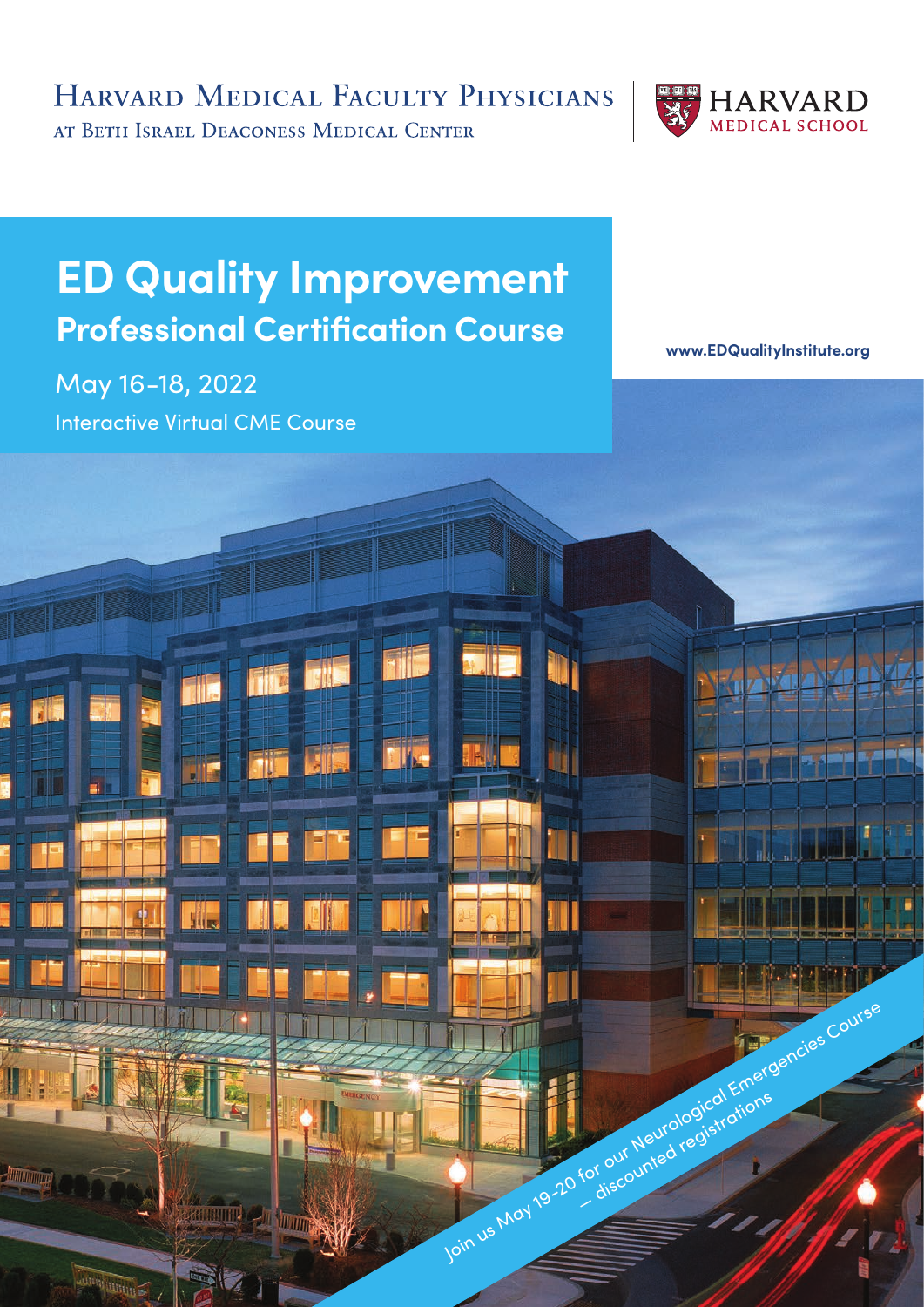### **Course Description**

#### **The Emergency Department Quality Improvement Professional (EQuIP) Certification Course**

is a 3-day intensive professional development course, with optional certification exam, for emergency medicine clinicians delivered by the Department of Emergency Medicine at Harvard Medical Faculty Physicians at Beth Israel Deaconess Medical Center. The 2022 course will be held in a virtual, interactive environment.

## **Key Course Features**

Course participants will learn from world-renowned experts in emergency medicine. The course, facilitated by faculty from Harvard Medical School and Beth Israel Deaconess Medical Center (BIDMC), will use case studies, presentations, and interactive hands-on workshops to answer the following questions:

- How can we assure clinical quality in our ED?
- How can we provide state-of-the-art emergency medicine care for our patients?
- Why is having an effective quality assurance program essential for all practicing emergency physicians?
- What are the basic principles of effective ED quality metrics?
- What is an error and an adverse event and how do we appropriately implement the AHRQ severity scale in assessment of these?
- What is the role of the provider in error assessment?
- What specific quality metrics are most beneficial in the ED setting?
- How do we perform a standard case assessment and use this to improve clinical quality?
- How does a QA committee function and effectively interact with the hospital system?
- How do we develop and implement a rule-based system of medical error?
- How can we effectively use leadership and change management skills to implement QA process-driven changes?
- How do we use a "triggers" system to improve quality by reducing time to interventions?
- How do we implement standardized clinical pathways and assess their impact on quality of care and reduce variability?



#### **Join us live from Boston**

This course will be held in a virtual environment using interactive, small group workshops.





2019 EQuIP attendees participate in workshops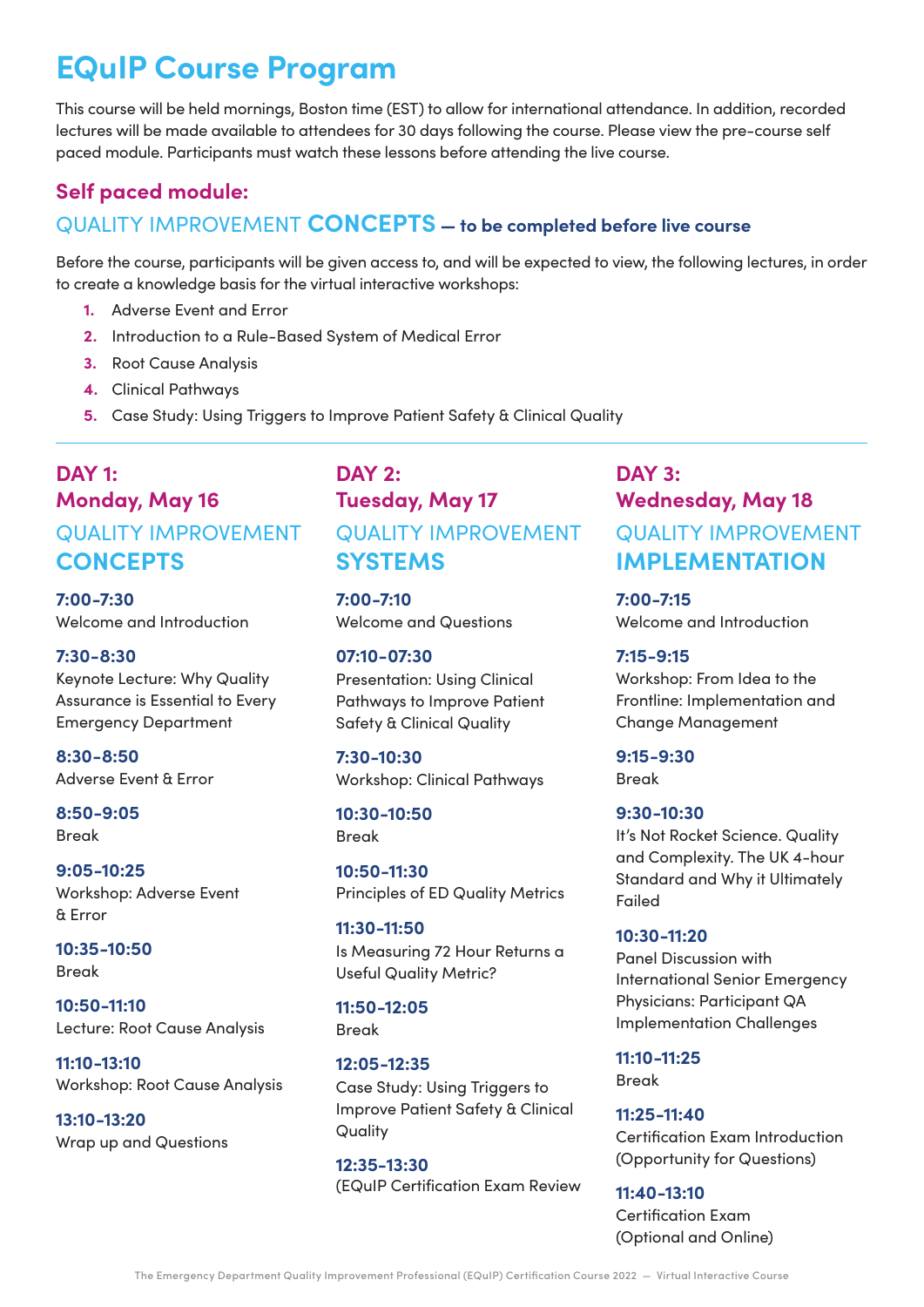### **Course Directors**

#### **Barbara Masser, MD**

Director, Ambulatory Emergency Medicine, Beth Israel Deaconess Medical Center Assistant Professor, Emergency Medicine, Harvard Medical School Director, The Institute for ED Clinical Quality Improvement

#### **Jonathan L. Burstein, MD**

Associate Director, ED Quality, BIDMC Assistant Professor, Emergency Medicine, Harvard Medical School State EMS Medical Director, Commonwealth of Massachusetts



2019 EQuIP attendees participate in workshops

### **Faculty**

#### **Richard Wolfe, MD**

Chief of Emergency Medicine, Beth Israel Deaconess Medical Center Associate Professor of Emergency Medicine, Harvard Medical School

#### **Shamai Grossman, MD, MS**

Vice-Chair, Healthcare Quality, Department of Emergency Medicine, Beth Israel Deaconess Medical Center Associate Professor of Emergency Medicine, Harvard Medical School

#### **Jonathan Edlow, MD**

Director, The Institute for ED Clinical Quality Improvement Professor of Medicine & Emergency Medicine, Harvard Medical School

#### **Roberta Petrino, MD**

Immediate Past President, European Society of Emergency Medicine (EuSEM) ED Director, S. Andrea Hospital and SS Pietro and Paolo Hospital, Vercelli, Italy

#### **Ian Higginson, BM, FRCEM, MSc**

Vice President, Royal College of Emergency Medicine Hon Associate Professor, Masters in Health Services Management, Leadership and Innovation, Plymouth University, UK

#### **Abdulrahman Alqahtani, MD, MS**

Director, National Emergency Medicine Program, Saudi Arabia Ministry of Health Attending Physician, Emergency Department, King Saud Medical City, Riyadh, Saudi Arabia

#### **David Chiu, MD, MPH**

Vice President of Network Operations, Harvard Medical Faculty Physicians Director of Operations / Medical Director, Emergency Medicine, BIDMC

#### **Bryan Stenson, MD**

Associate Director of Operations, BID-Needham

#### **Peter S. Antkowiak, MD MPH**

Chief of Emergency Medicine, Associated Physicians of Harvard Medical Faculty Physicians at Harrington Healthcare

#### **Bahaa Jameel Magadmi, MBBS**

ED Operations and Quality Research Fellow, BIDMC / Harvard Medical School Attending Physician, KAMC King Abdullah Medical City, Makkah, Saudi Arabia